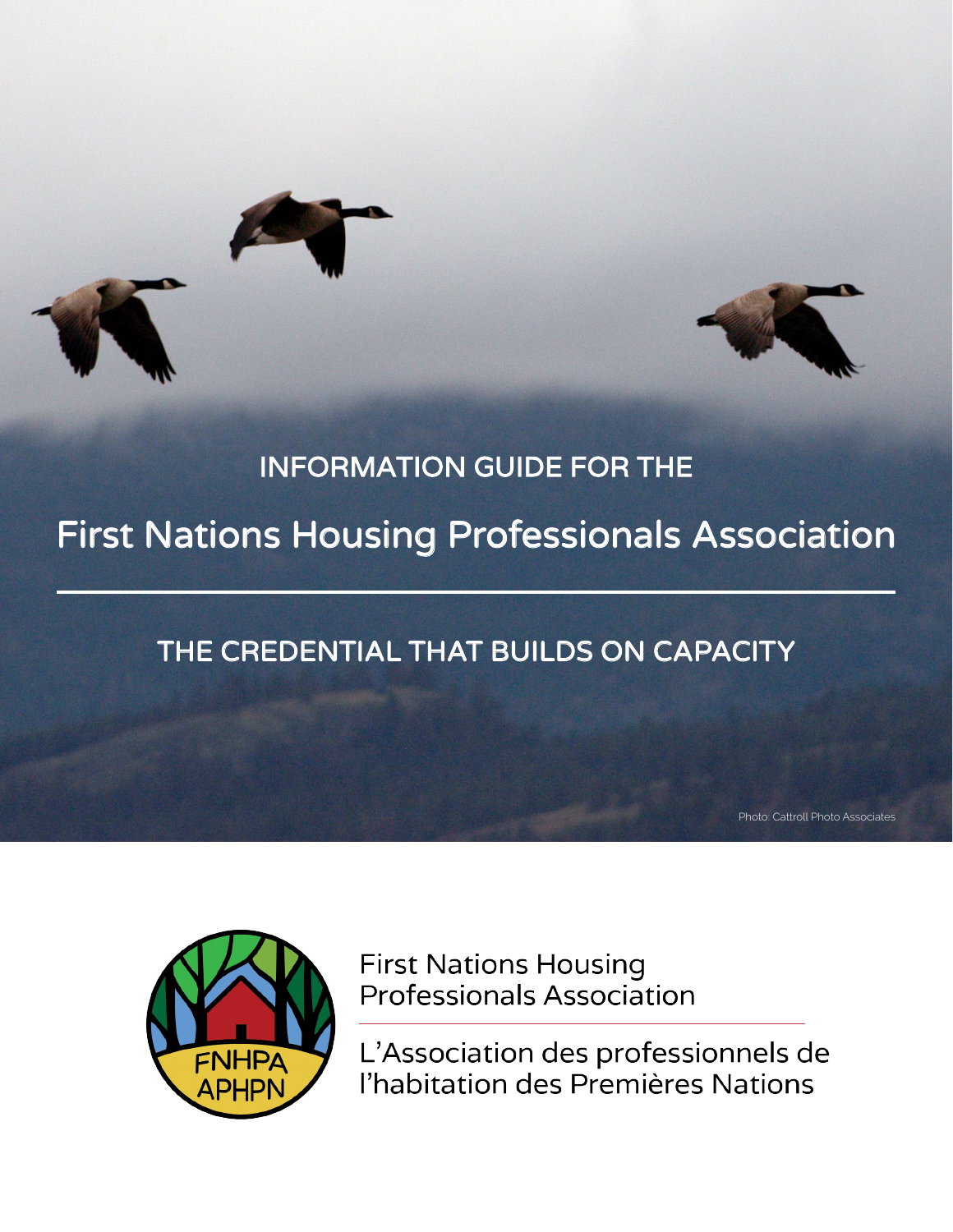

## COMMITTED TO HELPING YOU GROW!

The First Nations Housing Professionals Association (FNHPA) is committed to excellence in expanding housing management capacity for First Nations organizations. FNHPA is a national, professional association exclusively serving the needs of individuals working for or aspiring to positions in housing with First Nations organizations, responsible for providing training, certification, and professional development opportunities in housing management.

FNHPA provides leadership in housing management activities by developing and promoting quality standards, practices, certification, and professional development to expand capacity for members and First Nations organizations. Members can assist organizations to maximize their use of resources, strengthen decision-making, and deliver quality programs. FNHPA and its members' successes contribute to strengthening the housing management capabilities of First Nations organizations in Canada.

FNHPA promotes and contributes to the advancement of housing management and provides opportunities to share knowledge. Housing managers, and those aspiring to be housing managers, can take advantage of the professional program leading to certification and the First Nations Housing Professional designation. They can increase their knowledge of housing management and achieve their peak professional growth.

FNHPA prepares individuals to work with new knowledge and skills, and assists its members and their organizations to set strategic goals, successfully implement business plans, and deliver quality housing service programs.

#### Members of FNHPA will benefit from various programs and services in place and in development:

- First Nations Housing Professional (FNHP) Certification
- Standards of Ethical Conduct
- Standards for Professional Competencies and Professional Development Programs
- Annual Conference and Trade Show
- First Nations Housing Management News (focusing on practices and issues)
- Provincial/Regional Networks
- Knowledge Centre for Best Practices and Tools
- Research, Information and Networking
- Career Support Services
- Members' Directory for Potential Benchmarking Partners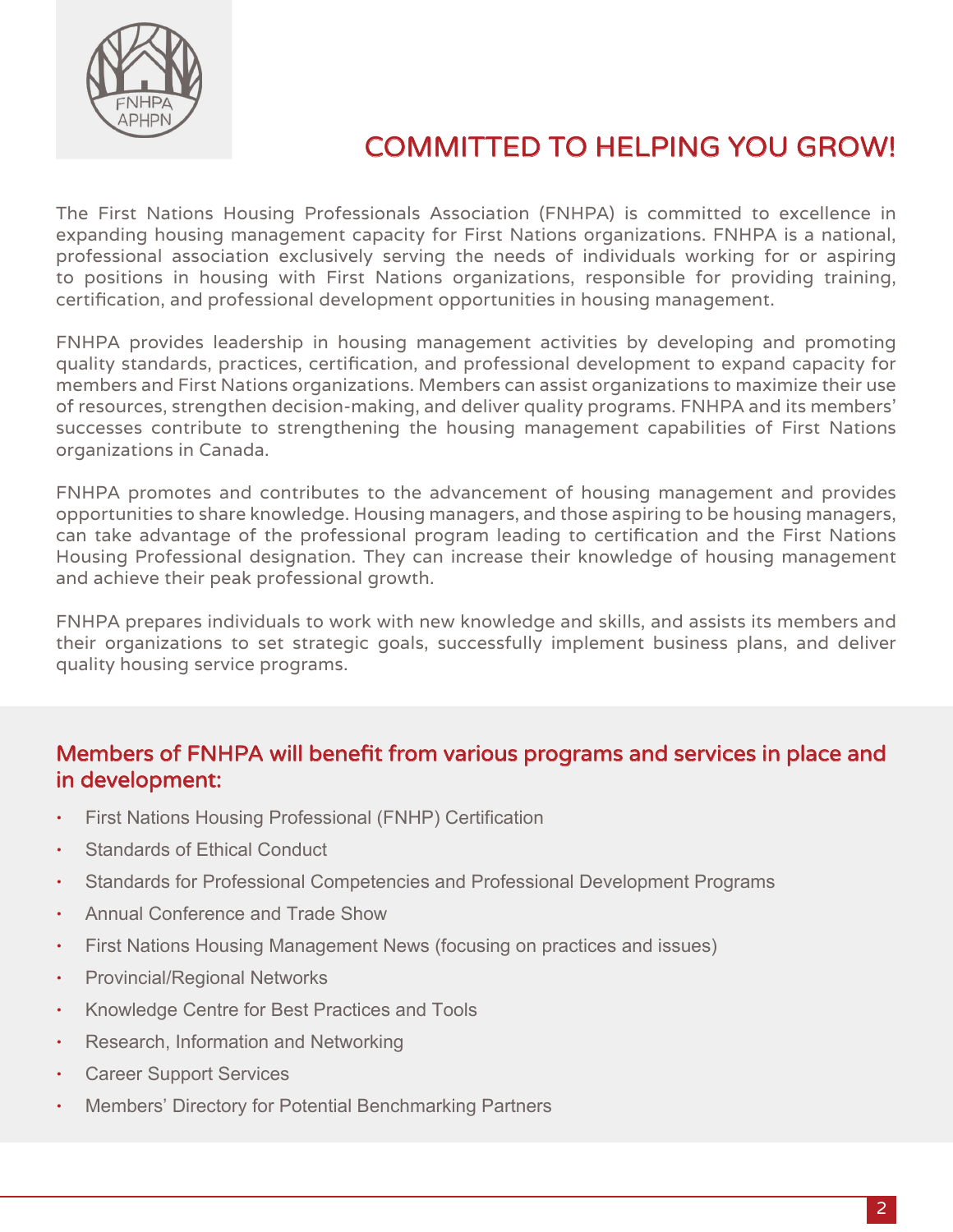

## FIRST NATIONS HOUSING PROFESSIONAL

A First Nations Housing Professional (FNHP) is a highly-skilled professional, committed to personal career development, standards of ethical conduct and housing management. FNHPs gain insight into the most advanced and up-to-date housing management practices and housing services issues facing First Nations organizations. As valued members of the community and housing decisionmaking teams, they work in a variety of pivotal positions. They are valued for their understanding of housing management and services; both as a source and interpreter on housing issues and housing management matters. FNHPs improve the decision-making process.

FNHPs are key players in developing strategy and delivering housing business plans and services. They appreciate the impact of technology and are multi-skilled and flexible. Their broad-based understanding and access to information, along with their experience and caring attitude, is invaluable in building a successful career in housing management. When it comes to housing management for First Nations organizations, FNHPs are experts.

The need for FNHPs has never been greater as First Nations organizations are assuming more housing responsibilities and pursing new opportunities. FNHPs provide organizations with a focused and balanced approach in maximizing the use of resources. As an FNHP, an individual can have a wide range of career opportunities and challenges.

Holders of the FNHP designation will be identified as a highly qualified housing management professional in tune with today's challenges, with clearly defined and well-developed competencies that First Nations organizations want and need. This designation can support your goal to have a challenging and successful career.

## THE DISCIPLINE OF FIRST NATIONS HOUSING MANAGEMENT

As the professional organization in Canada responsible for certification in this discipline, FNHPA is setting high standards for First Nations housing management. Competency standards for First Nations housing management have been established. These standards are the basis for development of curriculum used in granting credits towards the First Nations Housing Professionals Program, and the professional designation. They are also used in the application of a Prior Learning and Assessment Recognition Program (PLAR); assessment of practical experience; and the setting of the FNHP Professional Examination.

Key stakeholders in First Nations housing management were involved in establishing the competencies for the discipline of First Nations housing management. Better practices were considered in setting standards and developing policies for a new professional association. FNHP certification is based on these standards and policies. Each candidate for the professional designation is evaluated on the competency standards.

The First Nations Housing Professionals Program will enhance your competencies to help you lead your organization's efforts in housing management. Throughout their careers, all FNHPs are required to participate in ongoing professional development opportunities as a requirement of certification maintenance.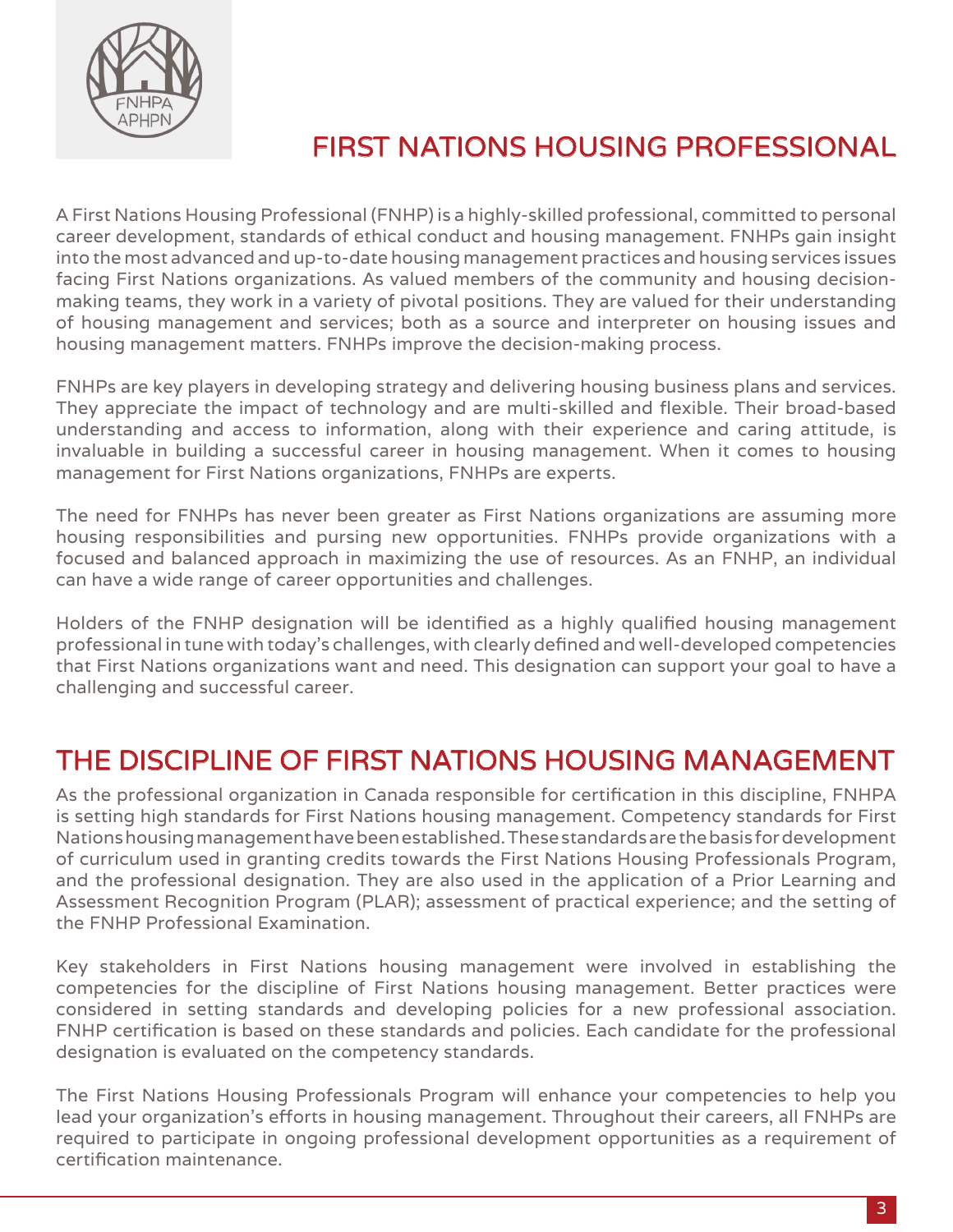

## PROFESSIONAL COMPETENCIES

The FNHPA focuses on competencies that are essential for professionals who are active in First Nations housing management. Competencies have been grouped into eight core domains of knowledge and skills with a listing of competency indicators which:

- Serve as a base for development of curriculum for the First Nations Housing Professionals Program;
- Assist in preparation for the First Nations Housing Professionals, Professional Examination;
- Identify and measure practical work experience requirements;
- Assist to develop continuing professional development services;
- Serve as a tool to conduct a self-assessment to identify areas requiring professional development and as an evaluation tool in the Prior Learning and Assessment Recognition program; and
- Support in recruitment and selection and in performance management and evaluation.

The competencies are general and pertinent to all types of First Nations organizations.

#### The certification program measures the following core competency domains:

- 1. First Nations Housing History, Culture and Issues
- 2. First Nations Housing Construction and Infrastructure Elements
- 3. Housing Leadership, Plans, Policy and Accountability
- 4. Management of Housing Programs
- 5. Client Relations
- 6. Housing Management Functional Supports
- 7. Professionalism and Ethics
- 8. Critical Skills

Within the eight domains there are over thirty core competencies.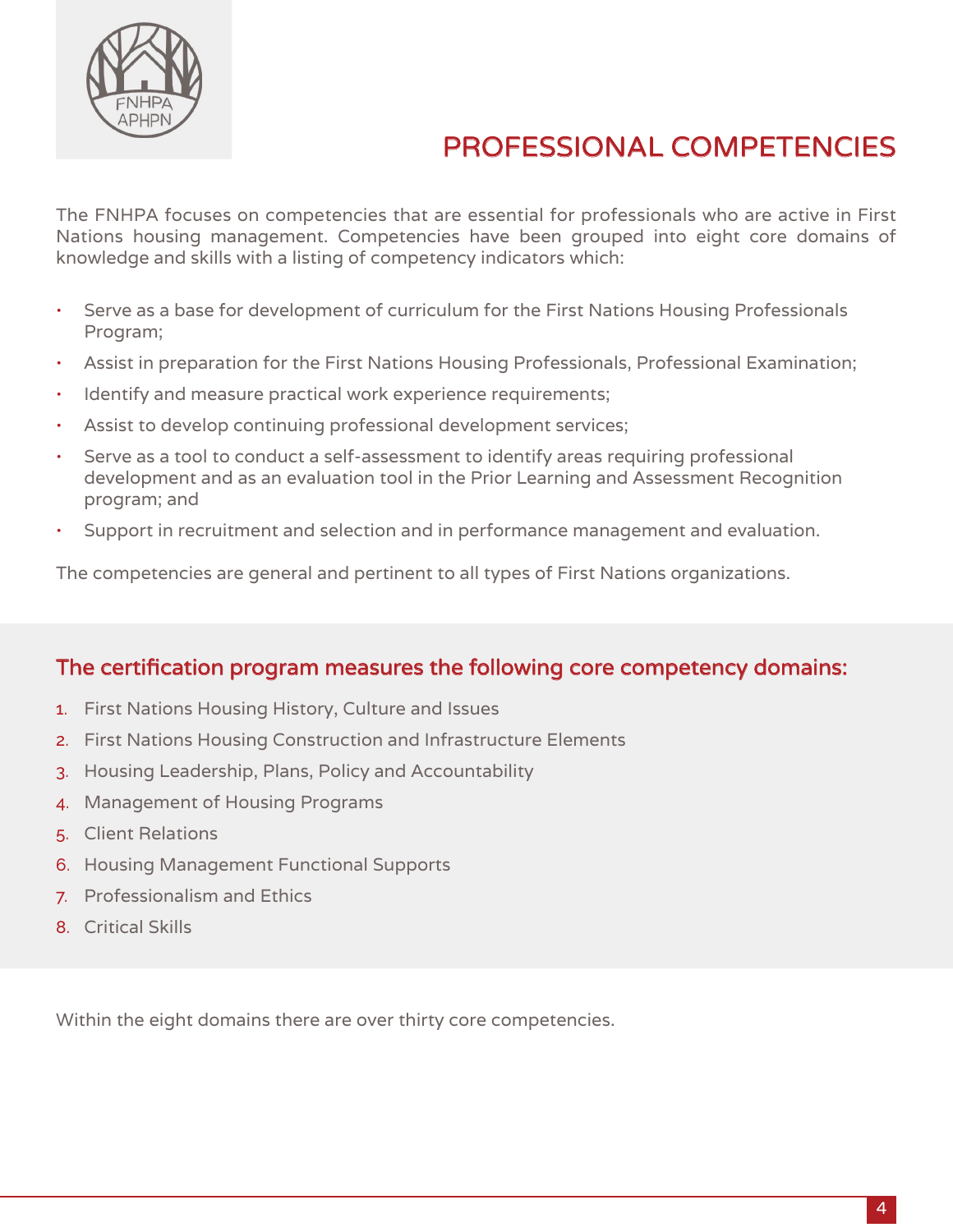

## BECOMING A FIRST NATIONS HOUSING PROFESSIONAL

#### Membership Requirements:

To be admitted as a candidate member of FNHPA you must be working in First Nations housing management or have an interest in working in First Nations housing management, and you must pay the required membership dues. Information on annual membership dues is provided at FNHPA.ca.

#### Certification Process:

In order to become an FNHP, the following is required:

- 1. Completion of the First Nations Housing Professionals Program requirements
- 2. Completion of the Professional Examination
- 3. Completion of two years of verified practical work experience
- 4. Agreement to abide by the Code of Ethics and Standards of Ethical Conduct

To determine your possible status towards either the Prior Learning Assessment and Recognition (PLAR) path or the regular path to certification, you are encouraged to complete the competency self-evaluation tool. The PLAR path requires submission of a Portfolio. The PLAR path fee is \$650.00.

The First Nations Housing Professionals Program consists of five courses. Courses are delivered online and, as intensive courses where numbers permit. Exemptions for courses may be granted for equivalent courses that meet competency standards and are recognized by FNHPA. FNHPA will post eligible courses on the website, along with procedures for application.

As evidence of commitment to the principle of lifelong learning, all FNHPs are expected to meet a Maintenance of Certification (MOC) requirement. All FNHPs are required to engage in 20 hours of continuing professional development annually. The only requirement for the 20 hours is that education must be relevant to housing management. Reporting of activity occurs at the time of annual membership renewal. The certification process, and MOC, ensure that FNHPs are up-to-date on the most current First Nations housing management issues and practices.

The certification process will enhance your knowledge and identify your strengths and improvement areas in First Nations housing management. It will also open doors to career opportunities and earn the respect of your colleagues.

Note: The PLAR path to certification is available to housing managers that have more than seven years of extensive experience in First Nations housing management. If you meet this qualification you are eligible to make a PLAR Portfolio submission and may be granted certification. There is no guarantee that your portfolio will be approved. Effective December 31, 2022, candidate members taking the PLAR path will be required to write the Professional Examination.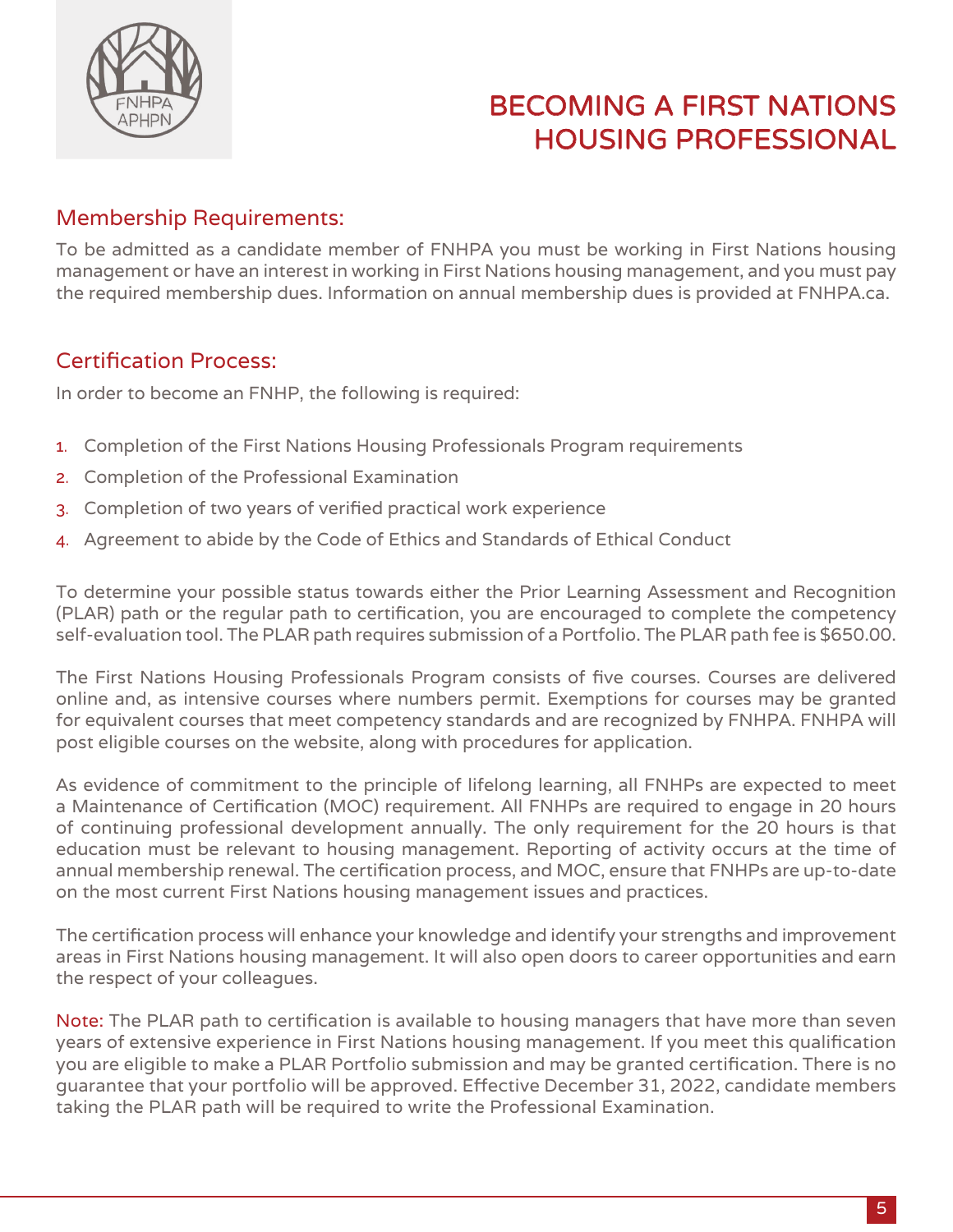



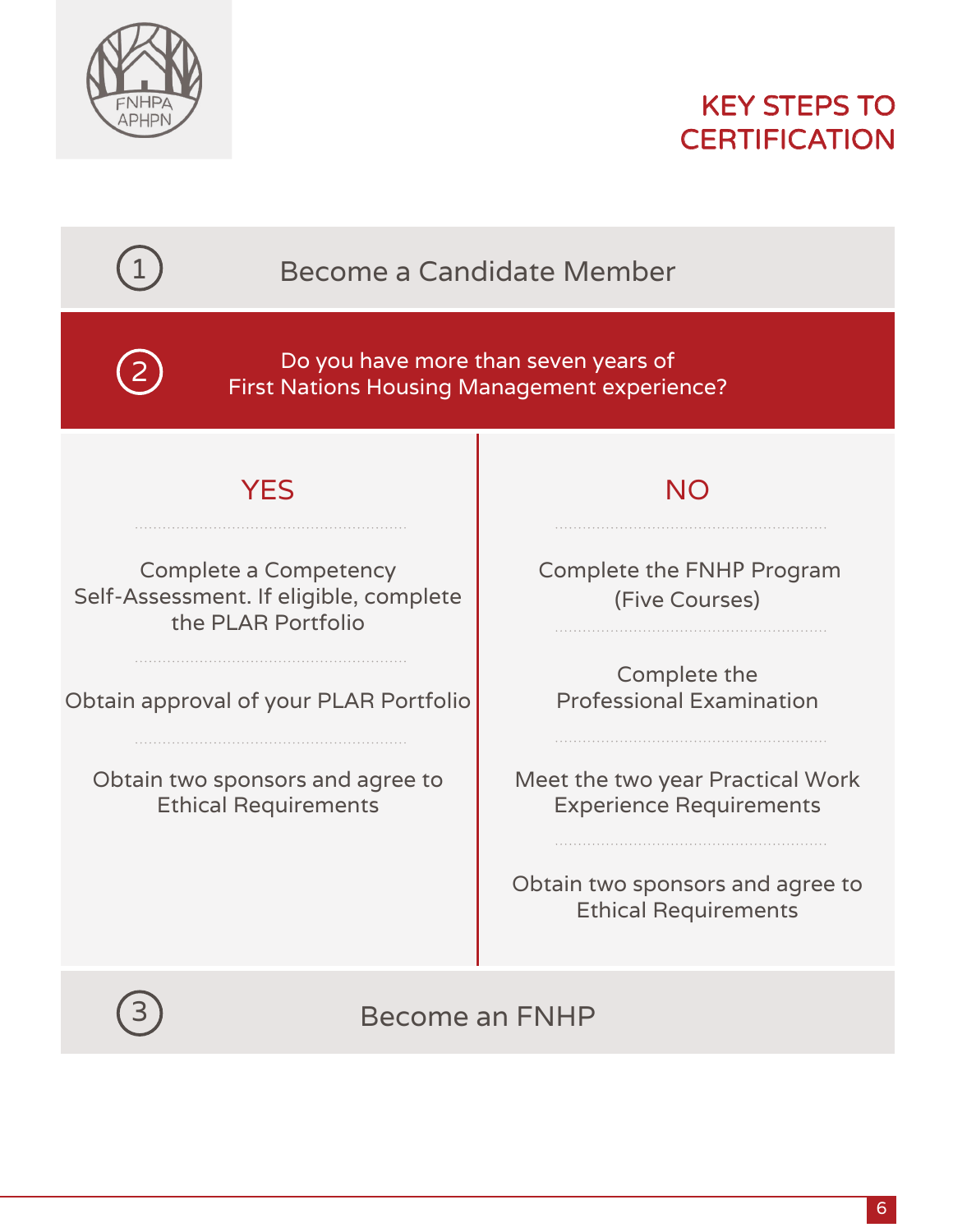

## FIRST NATIONS HOUSING PROFESSIONAL PROGRAM

#### Courses:

Courses in the FNHP program will be delivered online and will be offered in a fall and winter session. Where interest and numbers exist, a course may be delivered in a one week intensive program with pre and post activities.

Some post-secondary institutions or professional organizations in Canada may deliver courses that will be recognized as equivalent and will be granted an exemption. Information on these arrangements will be posted on the FNHPA website. Exemptions will require a 60% pass mark, supported with a transcript. A processing fee of \$20.00 per course will be required to process requests.

Individuals selected to deliver courses in the FNHP program will be experts in their discipline and will be selected based on criteria to ensure a high level of learning excellence.

Each course is delivered over a 12 week period. If you want to know more about the courses and determine if you are ready to enroll, click this link [Preparing to Take the FNHP Program Guide](https://fnhpa.ca/_Library/Documents/Preparing_to_Take_the_FNHP_Program_-_Final_at_June_14_2021_002_.pdf)

#### First Nations Housing Professionals Program Courses: •

- 100 First Nations Housing and Infrastructure: History and legislation; program and funding; cultural considerations; current developments and issues; key elements of housing construction; housing infrastructure; and housing governance.
- 200 First Nations Housing Strategy, Policy and Accountability: Role of the housing manager; problem-solving and decision-making; planning; accountability and performance management; and policies.
- 300 Management of Housing Programs: Development of programs and projects; funding and project proposals; program and project management; tenders and project management; housing maintenance; working with clients; and program evaluation, reporting, and communications.
- 400 Housing Management Functional Supports: Human resources, finance and management accounting; information and technology; housing and systems; legal; quality, benchmarking and risk; and strategic alliances and partnerships.
- 500 Professionalism, Ethics and Critical Skills: Professionalism; continuous learning and mentoring and self-care; ethical considerations; and enabling of critical skills such as working with people and change, leadership, facilitation, managing meetings, etc.

#### Program Costs:

Many employers will encourage their employees to enrol in the FNHP program and assist with the cost of course tuition. Employers may also assist with annual membership dues to FNHPA. Inquiries in regard to educational assistance can be made with organizations involved in promoting and supporting educational activities. Course costs will start at \$850 for online delivery and the intensive delivery at \$2,200.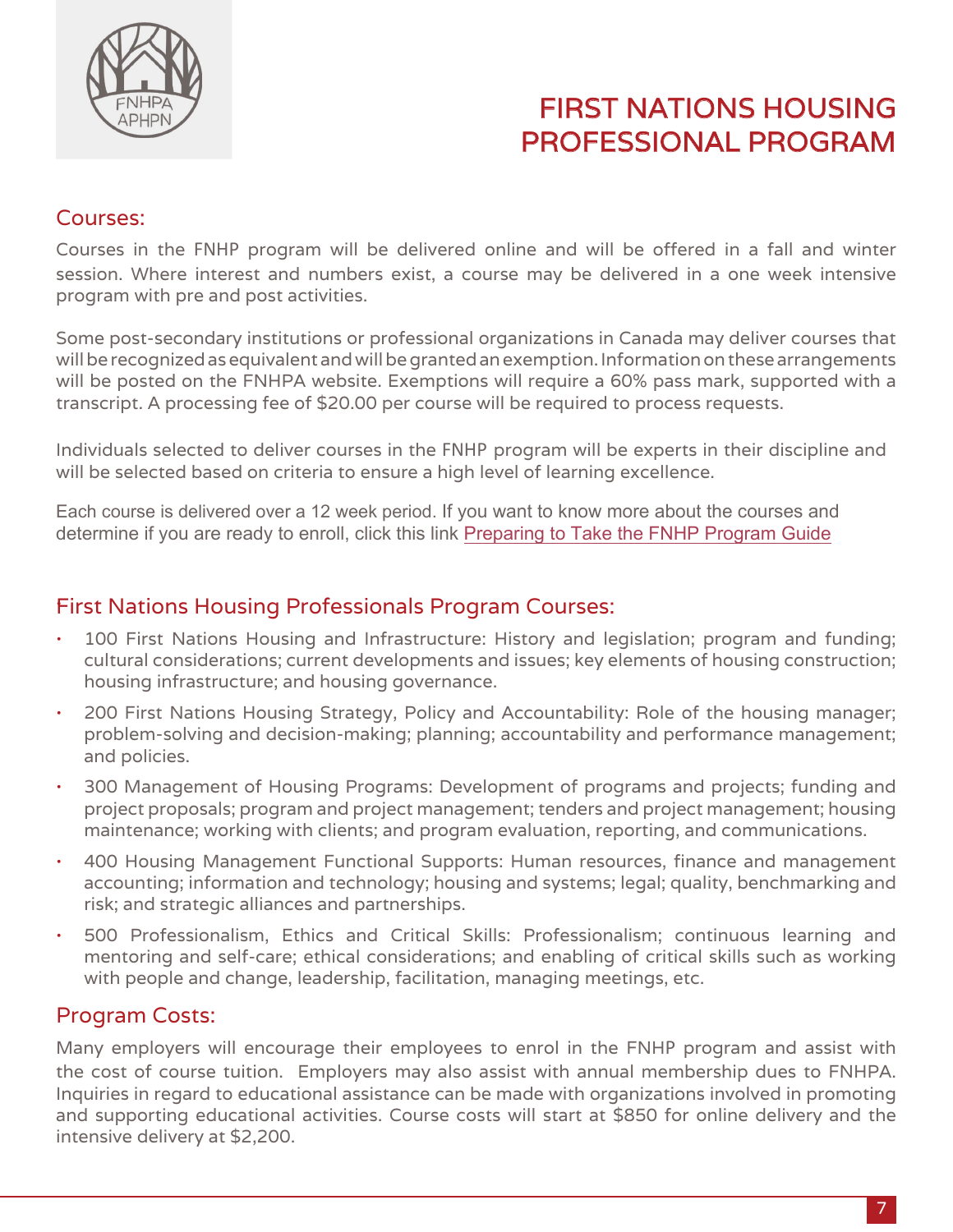

## PROFESSIONAL EXAMINATION

Upon successful completion of the five courses in the First Nations Housing Professionals Program, a candidate member will be eligible to write the Professional Examination. The purpose of this exam is to ensure that all candidates who receive their professional designation have the necessary knowledge base required as a professional member. The exam is comprehensive and integrative and is based on the competency standards. It will be offered twice a year in January and August, starting in 2020. The Professional Examination fee is \$500 plus taxes.

## PRACTICAL WORK EXPERIENCE REQUIREMENT

The purpose of the practical work experience requirement is to provide FNHPA with a basis for assuring that those admitted to professional membership have the required competencies to act as First Nations Housing Professionals. Measurement of the practical work experience helps FNHPA determine whether or not candidate members have adequate, practical work experience in the application of First Nations housing management knowledge and skills. The practical work experience requirement is two years of full time practical experience gained in a First Nations housing management environment. The experience can be obtained in the private or public sectors of First Nations organizations. Experience in at least 80% of the competency domains is required. Two sponsors are required to sign the Record of Practical Work Experience to verify experience reported. If possible, FNHP sponsors are preferred.

## **STEPS TO BECOMING AN FNHP**

- 1. Become a candidate member of FNHPA.
- 2. If you think you have exemptions:
	- a. If you have more than seven years of practical work experience in a First Nations housing environment, complete the Competency Self-Evaluation and, if you have most of the competencies, you may be able to follow the Prior Learning Assessment and Recognition (PLAR) path to certification.
	- b. If you believe you are not eligible for PLAR, send in transcripts of courses that may be eligible for course exemptions in the First Nations Housing Professionals Program.
- 3. Enrol in and complete the required courses in the First Nations Housing Professionals Program.
- 4. Upon successful completion of the courses, you are eligible to write the Professional Examination.
- 5. Register and submit your fees for the exam.
- 6. Pass the Professional Examination.
- 7. Submit a report of practical work experience covering two or more years of eligible experience, verified by two sponsors.
- 8. Sign a commitment to comply with the FNHPA's Code of Ethics and Standards of Ethical Conduct.
- 9. Obtain FNHPA Board approval .
- 10. Attend convocation and receive your professional designation.
- 11. Maintain your certification.